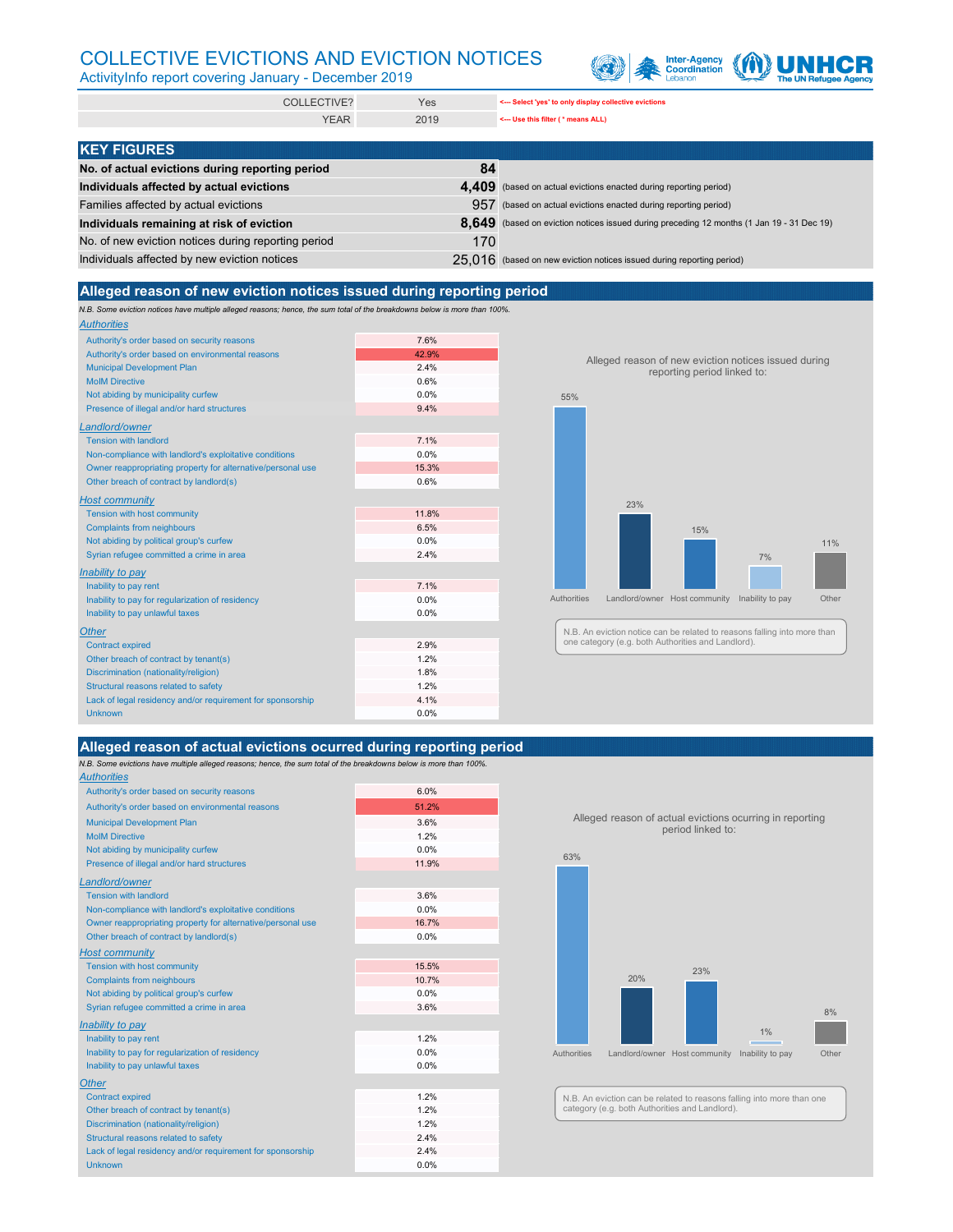# COLLECTIVE EVICTIONS AND EVICTION NOTICES

ActivityInfo report covering January - December 2019



*N.B. Some evictions have multiple actors involved in ordering/publicizing; hence, the sum total of the breakdowns below is more than 100%. Authorities*

| Lebanese Armed Forces (LAF)           | 1.8%  |
|---------------------------------------|-------|
| <b>Internal Security Forces (ISF)</b> | 11.8% |
| <b>Litani River Authority (LRA)</b>   | 24.7% |
| <b>Municipality officials</b>         | 35.9% |
| <b>Military Intelligence</b>          | 2.9%  |
| <b>General Security Office</b>        | 0.0%  |
| <b>District Commissioner</b>          | 0.0%  |
| Governor                              | 8.2%  |
| <b>Mokhtar</b>                        | 0.0%  |
| Other state agent                     | 4.7%  |
| Landlord/owner                        |       |
| Landlord                              | 31.8% |
| Non-state actor                       |       |
| <b>Political party/entity</b>         | 0.0%  |
| Religious authority                   | 0.0%  |
| <b>Family member</b>                  | 1.2%  |
| Other non-state agent                 | 2.4%  |
| <b>Unknown</b>                        |       |
| <b>Unknown</b>                        | 1.2%  |
|                                       |       |

*N.B. Some evictions have multiple implementing actors; hence, the sum total of the breakdowns below can be more than 100%. Authorities*

| , ,,,,,,,,,,,,                        |       |
|---------------------------------------|-------|
| Lebanese Armed Forces (LAF)           | 6.0%  |
| <b>Litani River Authority (LRA)</b>   | 34.5% |
| <b>Internal Security Forces (ISF)</b> | 28.6% |
| <b>Municipality officials</b>         | 27.4% |
| <b>Military Intelligence</b>          | 6.0%  |
| <b>General Security Office</b>        | 0.0%  |
| <b>District Commissioner</b>          | 0.0%  |
| Governor                              | 4.8%  |
| <b>Mokhtar</b>                        | 0.0%  |
| Other state agent                     | 4.8%  |
| Landlord/owner                        |       |
| Landlord                              | 23.8% |
| Non-state actor                       |       |
| <b>Political party/entity</b>         | 0.0%  |
| <b>Religious authority</b>            | 0.0%  |
| <b>Family member</b>                  | 0.0%  |
| Other non-state agent                 | 2.4%  |
| <b>Unknown</b>                        |       |
| <b>Unknown</b>                        | 1.2%  |

#### **Type of housing (at time of actual eviction)** *(multi-select)*

*N.B. Some evictions concern multiple types of housing; hence, the sum total of the following % breakdowns is more than 100%.*

#### *Residential*

| Apartment/house                          | 22.6% |
|------------------------------------------|-------|
| Concierge's room in residential building | 1.2%  |
| <b>Non-residential</b>                   |       |
| Garage                                   | 1.2%  |
| Active construction site                 | 1.2%  |
| Agricultural/engine/pump room            | 8.3%  |
| Factory                                  | 0.0%  |
| Farm                                     | 1.2%  |
| Hotel room                               | 0.0%  |
| <b>School</b>                            | 1.2%  |
| <b>Shop</b>                              | 3.6%  |
| Warehouse                                | 3.6%  |
| Workshop                                 | 2.4%  |
| Non-permanent                            |       |
| <b>Tent</b>                              | 71.4% |
| Prefab unit                              | 6.0%  |

### **Main actors involved in ordering new eviction and/or publicizing eviction notice**

#### **Main actors involved in implementing actual eviction during reporting period***(multi-select)*



Main actors involved in ordering new eviction and/or publicizing eviction notice

73%



#### Main actors involved in implementing actual eviction during reporting period

Type of housing at time of actual eviction

N.B. An eviction notice can be ordered/publicized by actors falling into more than one category.



N.B. An eviction can be implemented by actors falling into more than one category.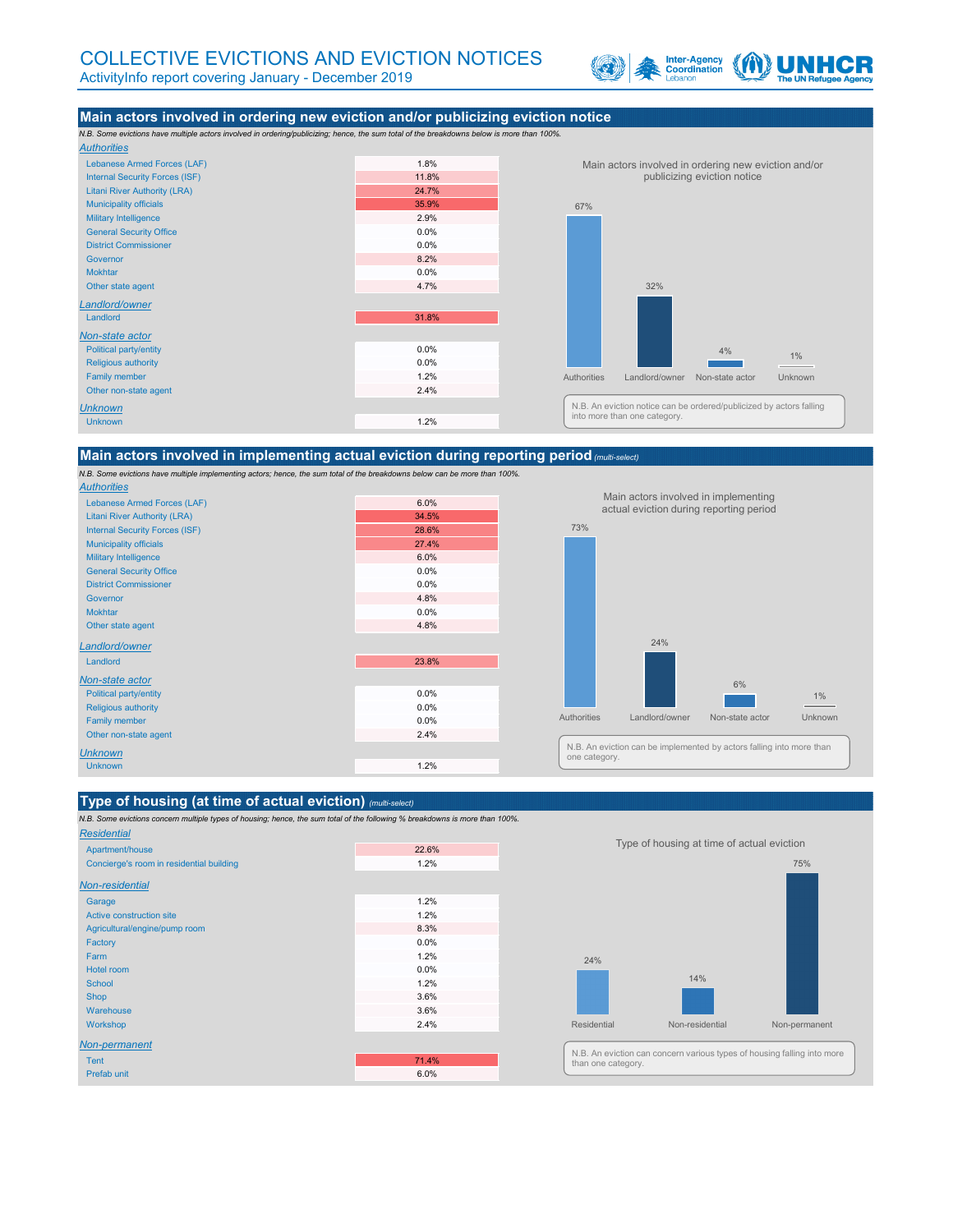# COLLECTIVE EVICTIONS AND EVICTION NOTICES

ActivityInfo report covering January - December 2019





No. of evicted individuals per field area Jan - Dec 2019

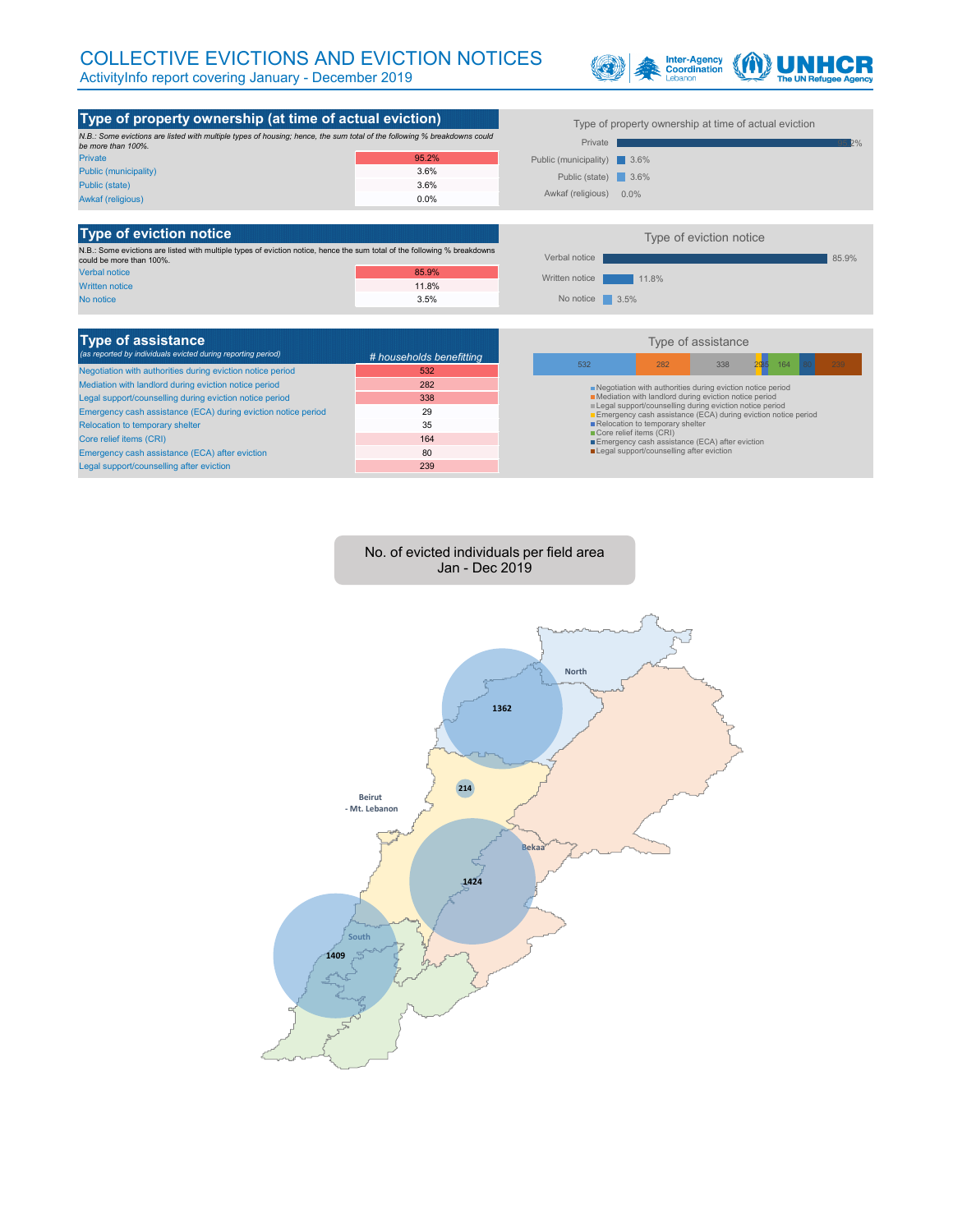### **Trends Charts on Collective Evictions**

## COLLECTIVE EVICTIONS AND EVICTION NOTICES

ActivityInfo report covering January - December 2019



Number of evicted refugees in Q4 2019 per actor







Number of evicted refugees in Q4 2019 per reason